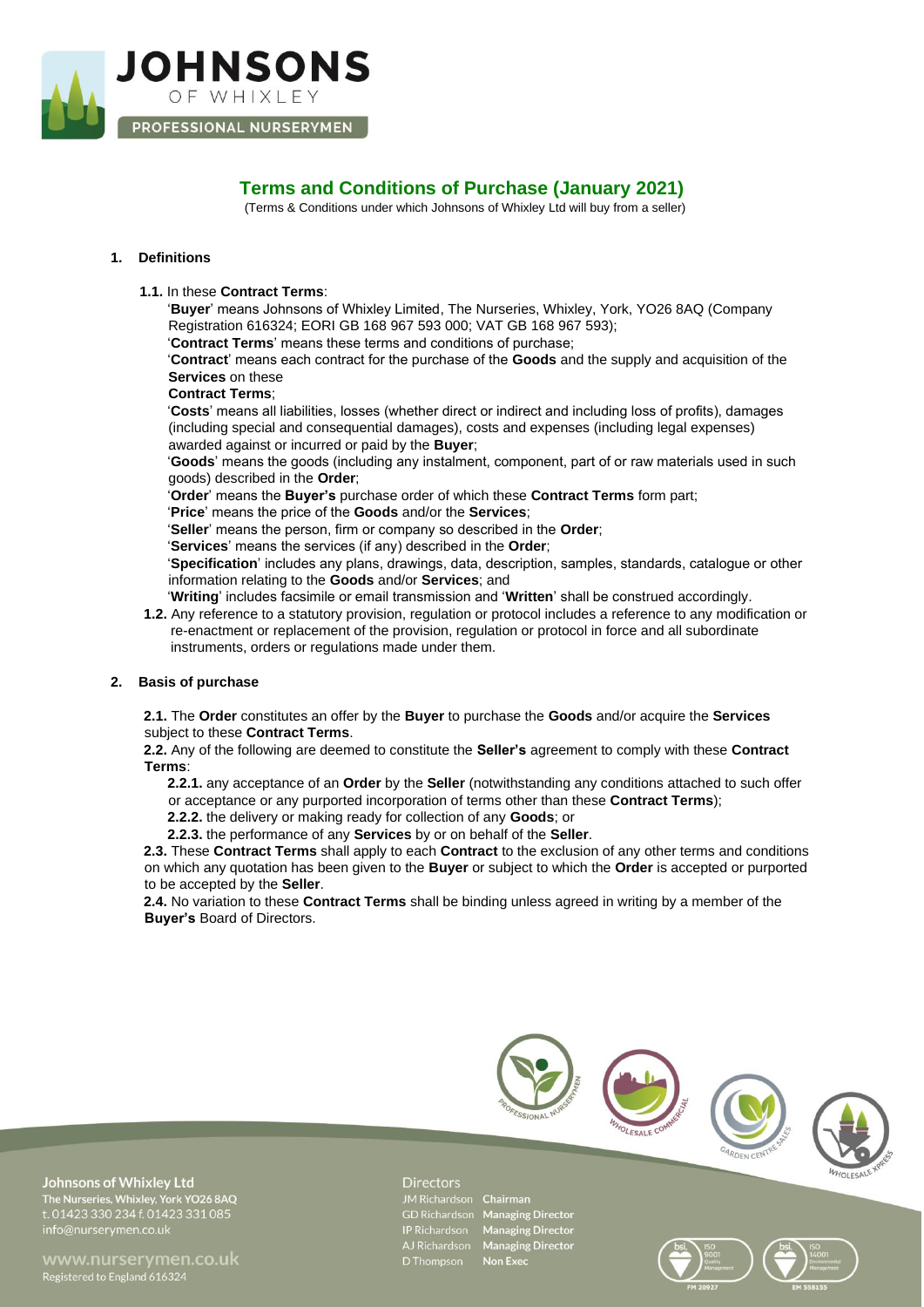

PROFESSIONAL NURSERYMEN

## **3. Specifications and inspections**

**3.1.** It is the responsibility of the **Seller** to ensure the quantity, quality and description of the **Goods** and the **Services** shall be as specified in the **Order** and/or in any applicable **Specification** supplied by the **Buyer** to the **Seller** or agreed in **Writing** by the **Buyer**.

**3.2.** The **Seller** shall allow the **Buyer** during normal working hours to inspect and test the **Goods** during production, processing or storage at the premises of the **Seller** or any third party prior to despatch and to test the **Services** during performance. Any inspection or testing by the **Buyer** shall not relieve the **Seller** of its obligations under the **Contract**.

**3.3.** If as a result of inspection or testing the **Buyer** is not satisfied

that the **Goods** and/or **Services** will comply in all respects with the **Contract** and the **Buyer** informs the **Seller** within seven days of inspection or testing, the **Seller** shall take the necessary steps to ensure compliance.

**3.4.** The **Goods** shall be marked in accordance with the **Buyer's** instructions and any applicable regulations or requirements of the carrier, and properly packed and secured so as to reach their destination in an undamaged condition.

## **4. Price**

**4.1.** The **Price** of the **Goods** and the **Services** shall be as stated in the **Order** and, unless otherwise agreed by the **Buyer**, shall be:

**4.1.1.** exclusive of any applicable VAT (which shall be payable by the **Buyer** subject to receipt of a VAT invoice);

**4.1.2.** (for collected **Goods**) inclusive of all charges for packaging, packing, insurance of the **Goods**  and any duties, imposts or levies other than VAT; and

**4.1.3.** (for deliveries) inclusive of all charges for packaging, packing, shipping, carriage, insurance and delivery of the **Goods** to the **Buyer's** specified delivery address and any duties, imposts or levies other than VAT.

**4.1.4.** agreed under INCOTERMS 2020 as specified on the **Order.**

**4.2.** No increase in the **Price** may be made (whether on account of increased material, labour or transport costs, fluctuation in rates of exchange or otherwise) without the prior written consent of the **Buyer**. **4.3.** The **Buyer** shall be entitled to any discount for prompt payment, bulk purchase, volume or purchase customarily granted by the **Seller**. In the absence of any other written agreement the **Buyer** shall be entitled to take a discount of 3% for payment within 21 days of receipt of invoice.

**4.4.** The **Buyer** shall be entitled to recover or deduct from the **Price**:

- **4.4.1.** any amount which is disputed by the **Buyer**, pending resolution of such dispute;
- **4.4.2.** any **Costs** incurred as a result of the non-supply or rejection of **Goods** or **Services**; and
- **4.4.3.** any sums owing by the **Seller** to the **Buyer** or by any other company within the **Seller's** group.

#### **5. Invoicing and Payment**

**5.1.** Time of payment shall not be of the essence of the **Contract**.

**5.2.** The **Seller** may only invoice for items that are included in the **Order**.

- **5.3.** Invoices may be sent on or after receipt of the **Goods** or **Services**.
- **5.4.** In order to be processed, each invoice must quote the **Order** number.

**5.5.** No sum may be invoiced more than 90 days after the collection or delivery of the **Goods** or the performance of the **Services**.

**5.6.** In the absence of any other **Written** agreement, the **Buyer** shall pay the **Price** of the **Goods** and/or the **Services** within 90 days after the end of the month following receipt by the **Buyer** of a proper invoice or, if later, after acceptance of the **Goods** or **Services** in question by the **Buyer**.



**Johnsons of Whixley Ltd** The Nurseries, Whixley, York YO26 8AQ<br>t. 01423 330 234 f. 01423 331 085

www.nurservmen.co.uk Registered to England 616324

#### **Directors**

JM Richardson Chairman GD Richardson Managing Director

IP Richardson Managing Director<br>AJ Richardson Managing Director<br>D Thompson Non Exec

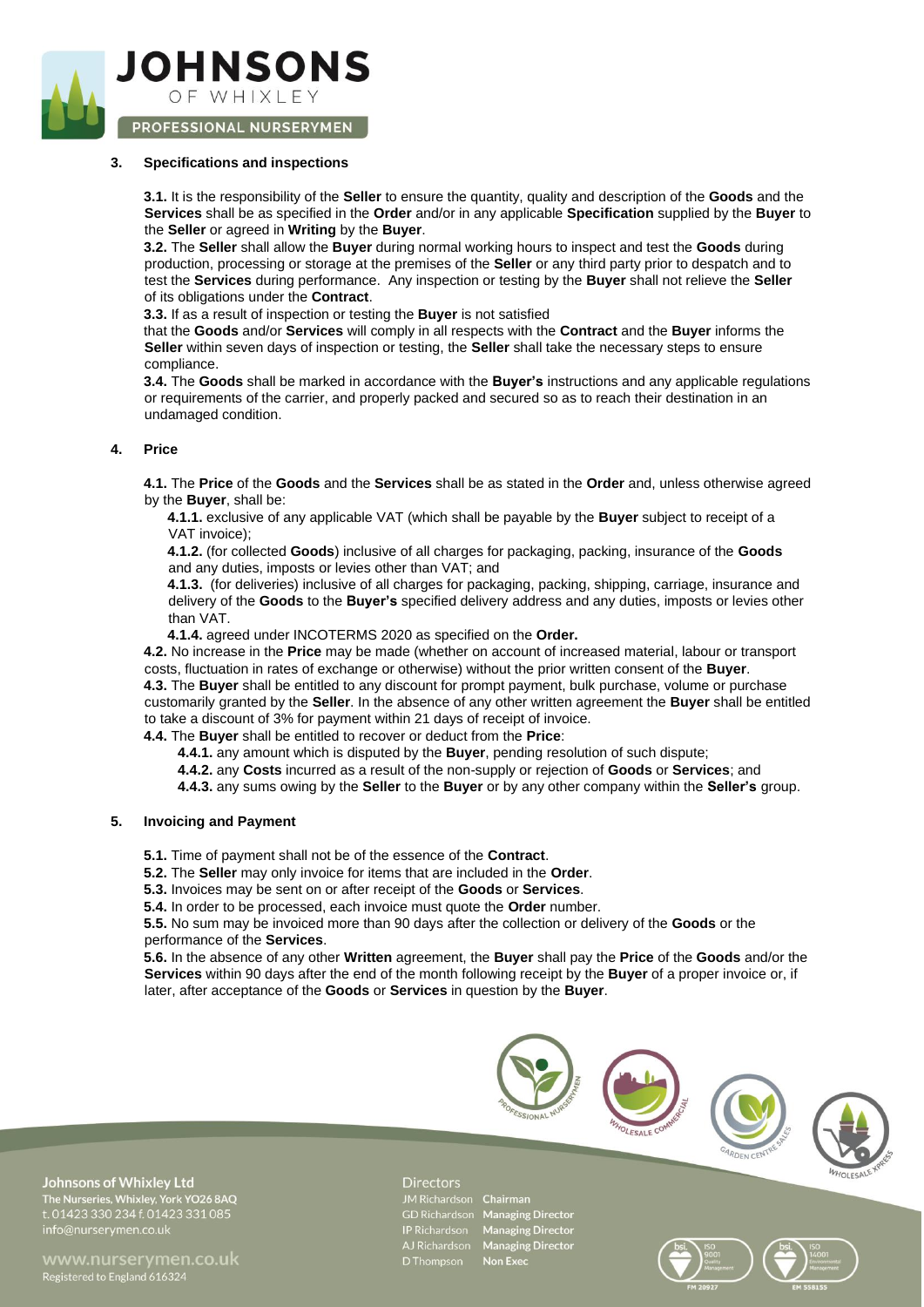

# **6. Information**

**6.1.** The **Seller** shall provide to the **Buyer** on request any information about the **Goods**, and any components, parts or raw materials used in producing the **Goods** that the **Buyer** considers necessary including information relating to any possible risks to health and safety presented by the **Goods**.

#### **7. Delivery or collection**

**7.1.** Time of delivery or collection of the **Goods** and of performance of the **Services** is of the essence of the **Contract**.

**7.2.** The **Goods** shall be delivered to or collected from, and the **Services** shall be performed at, the address specified by the **Buyer** on the date or within the period stated in the **Order**. The **Buyer** reserves the right to amend any delivery or collection instructions.

**7.3.** Delivery will be between 0730 - 1600 Monday to Thursday and 0730 - 1230 Friday unless otherwise agreed with the **Buyer** in **Writing** prior to delivery.

**7.4.** No additional charges will be paid by the **Buyer** to the **Seller** in the event of a delay, regardless of the cause, in unloading the delivery of an **Order** or performance of a **Service** at the address specified by the **Buyer**.

**7.5.** Delivery shall be deemed to be made on receipt of the **Goods** and/or the **Services** by the **Buyer** in accordance with all terms of the **Contract**.

**7.6.** Where the date of delivery of the **Goods** or of performance of the **Services** is to be specified after the placing of the **Order**, the **Seller** shall give the **Buyer** reasonable notice of the specified date.

**7.7.** Each consignment of **Goods** must be accompanied by a prominently displayed delivery note stating the number of the **Order**, full description and quantity of **Goods** supplied, plant passport numbers, Intrastat numbers and values, all relevant packaging information (including number of pallets, CC trolleys (which must be correctly labelled in accordance with CC's current protocol) shelves and extensions), delivery address and **Seller's** invoice number.

**7.8.** A copy of the delivery note must be e-mailed to the Purchasing and Incoming Goods department of the **Buyer** not less than 12 hours prior to delivery or collection.

**7.9.** The **Buyer** shall not accept delivery or performance by instalments unless previously agreed in writing. If **Goods** are to be delivered or **Service**s are to be performed by instalments, the **Contract** will be treated as a single contract and not severable.

**7.10.** Delivery of the **Goods** will be made under INCOTERMS 2020 as specified on the **Order.**

#### **8. Acceptance**

**8.1.** The **Seller** shall supply the **Buyer** in good time with any instructions or other information required enabling the **Buyer** to accept delivery of the **Goods** and performance of the **Services**.

**8.2.** The **Buyer** shall be entitled to reject all or any part of the **Goods** delivered or **Services** performed which are not in accordance with the **Contract**, including a right to reject defective **Goods** even if the defect is minor.

**8.3.** The signing of any delivery note or other document acknowledging physical receipt of any **Goods** shall not be deemed to constitute or evidence acceptance of the **Goods**.

**8.4.** The **Buyer** shall not be deemed to have accepted any **Goods** and/or **Services** until the **Buyer** has had a reasonable time to inspect or test them following delivery or, if later, within a reasonable time after, any latent defect has become apparent.

**8.5.** The **Buyer** shall not be deemed to have accepted the **Goods** merely by virtue of the **Goods** having been sold to a third party upon or after delivery or the **Goods** having been incorporated or converted them into other products or works.



**Johnsons of Whixley Ltd** The Nurseries, Whixley, York YO26 8AQ<br>t. 01423 330 234 f. 01423 331 085

www.nurservmen.co.uk Registered to England 616324

#### **Directors**

JM Richardson Chairman

GD Richardson Managing Director IP Richardson Managing Director<br>AJ Richardson Managing Director<br>D Thompson Non Exec

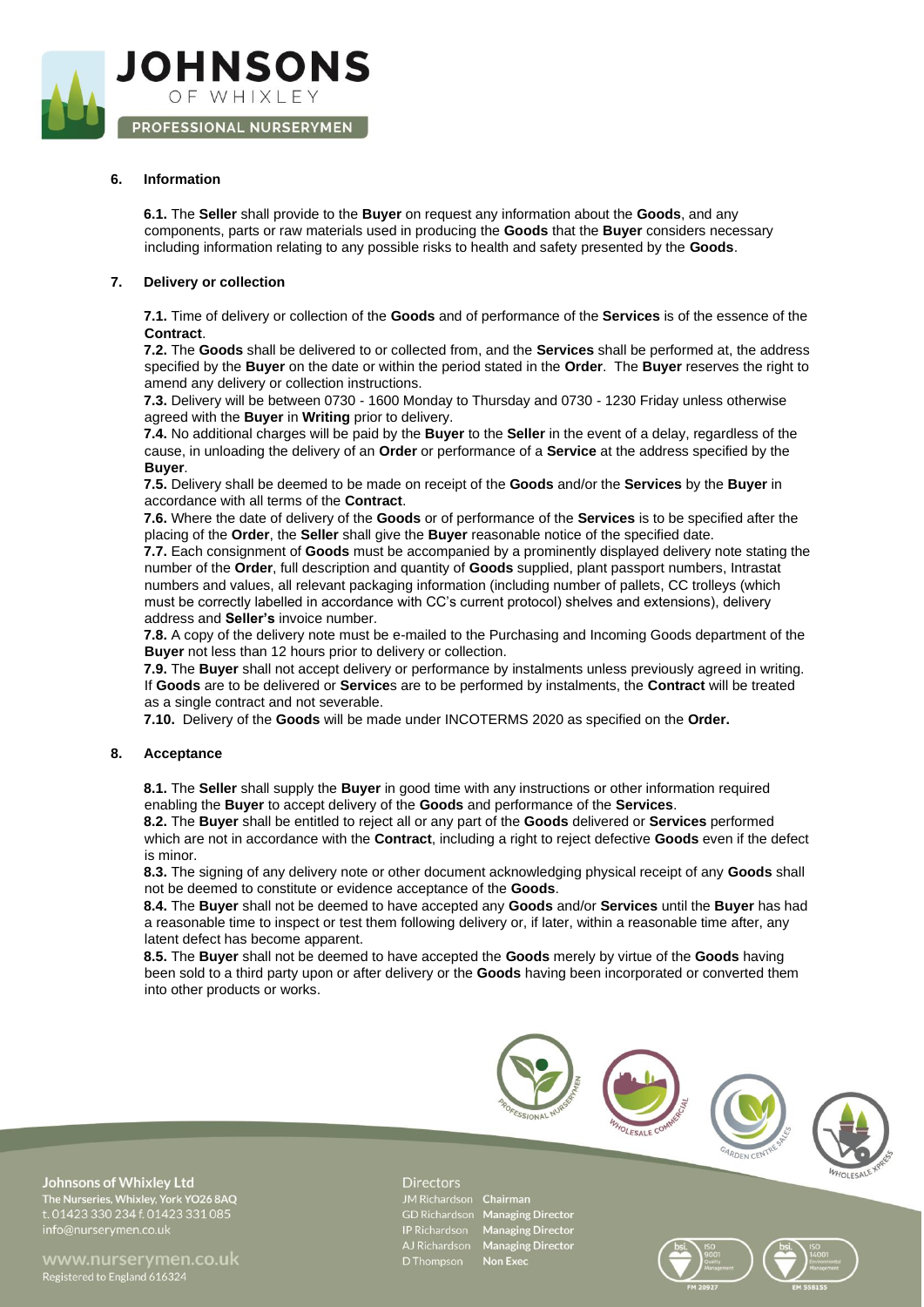

# PROFESSIONAL NURSERYMEN

**8.6.** The **Buyer** shall not be deemed to have accepted the **Goods** or **Services** by virtue of having required the **Seller** to repair or replace **Goods** or **Services** under these **Contract Terms**.

**8.7.** The **Seller** shall remove any packaging material or any **Goods** rejected by the **Buyer** within seven working days of notification of the rejection, after which the **Buyer** reserves the right to remove or destroy the **Goods**, any **Costs** incurred may be debited to the **Seller**.

**8.8. Goods** showing inherent pest or disease symptoms within 30 days of delivery, unless the symptoms are those of a notifiable pest or disease as defined by UK Legislation or where statutory action is required by APHA, in which case it will be 120 days, will be rejected and disposed of and all **Costs** reclaimed. **8.9. Goods** showing signs of weed infestation within 90 days of delivery will be rejected and disposed of and all **Costs** reclaimed.

#### **9. Risk and Title**

**9.1.** Risk of damage to or loss of the **Goods** supplied shall pass from the **Seller** upon acceptance by the **Buyer** in accordance with the **Contract**.

**9.2.** Risk shall not pass to the **Buyer** by virtue of the **Goods** having been sold to a third party. **9.3. T**itle of the **Goods** shall pass to the **Buyer** upon collection by the **Buyer** or contracted haulier or delivery to the address specified, unless payment for the **Goods** is made prior to collection or delivery, when it shall pass to the **Buyer** once payment has been made.

## **10. Compliance**

**10.1.** The **Seller** shall comply with all applicable regulations (including the General Product Safety Regulations 1994) and other legal requirements concerning the manufacture, packaging, labelling, packing and delivery of the **Goods** and performance of the **Services** and concerning hazardous substances. **10.2.** Any **Goods** that are hazardous shall be appropriately marked, packed and carried.

#### **11. Warranties**

**11.1.** The **Seller** warrants to the **Buyer** that it is fully experienced, qualified, equipped, organised and financed to perform its obligations under the **Contract.** 

#### **11.2.** The **Seller** warrants to the **Buyer** that the **Goods**:

**11.2.1.** will be of satisfactory quality and fit for all purposes for which the **Goods** are commonly supplied;

**11.2.2.** will be free from defects in design, material and workmanship;

**11.2.3.** will correspond with any relevant **Specification**;

**11.2.4.** will comply with all statutory requirements, regulations and UK regulations relating to the manufacture and sale of the **Goods** or the supply of the **Services** including product safety, packaging, labelling (including the appropriate British Standard or equivalent specification unless otherwise agreed), the Consumer Protection Act 1987, the General Product Safety Regulations 1994, under any regulations relating to hazardous substances or under the Environmental Protection Act 1990; **11.2.5.** will, where plants and plant products, conform to the current requirements of UK plant health legislation; and

**11.2.6.** will comply with all applicable health and safety requirements.

**11.3.** The **Seller** warrants to the **Buyer** that the **Services**:

**11.3.1.** will be performed by appropriately qualified and trained personnel, with due care and diligence and to such standards of quality as it is reasonable for the **Buyer** to expect in all the circumstances; and

**11.3.2.** will comply with all statutory requirements, regulations and UK regulations relating to the performance of the **Services**.



**Johnsons of Whixley Ltd** The Nurseries, Whixley, York YO26 8AQ<br>t. 01423 330 234 f. 01423 331 085

www.nurservmen.co.uk Registered to England 616324

#### **Directors**

JM Richardson Chairman GD Richardson Managing Director IP Richardson Managing Director<br>AJ Richardson Managing Director<br>D Thompson Non Exec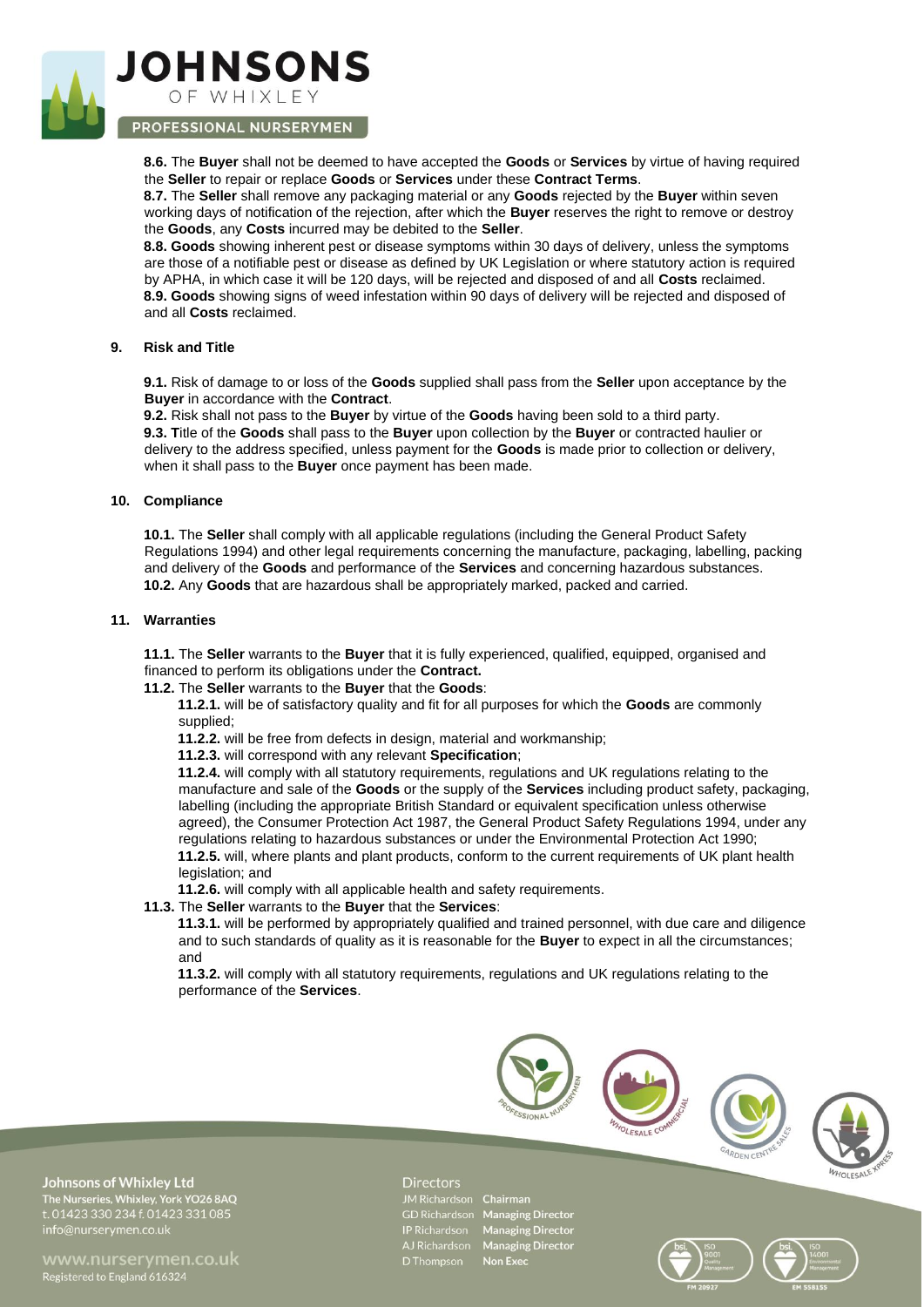

## **12. Rights and Remedies on Default**

**12.1.** If **Goods** are not delivered in whole or in part or **Services** are not performed on the due date then the **Buyer** shall be entitled to cancel the **Order** (or any part) without liability to the **Seller** and purchase substitute items or services elsewhere and recover from the **Seller** any loss or additional **Costs** incurred. **12.2.** If any **Goods** or **Services** are not supplied or performed in accordance with the **Contract**, then the **Buyer** shall be entitled at any time within 24 months from the date of first use and/or completed performance of the **Goods** and **Services**:

**12.2.1.** to require the **Seller** to repair the **Goods** or replace the **Goods** or **Services** in accordance with the **Contract** within seven days (and the provisions of this **Contract Term** shall apply to any such repaired or replaced **Goods** or

**Services**); or

**12.2.2.** whether or not the **Buyer** has previously required the **Seller** to repair the **Goods** or to supply any replacement **Goods** or **Services**, to cancel the **Contract** and require the repayment of any part of the **Price** which has been paid.

## **13. Indemnity**

**13.1.** The **Seller** shall indemnify the **Buyer** in full against all **Costs** as a result of or in connection with: **13.1.1.** breach of any warranty or other **Contract Term**;

**13.1.2.** any claim that the **Goods** infringe, or their importation, use or resale, infringes the patent, copyright, registered or unregistered design right, trade mark or other intellectual property rights of any other person;

**13.1.3.** any claim made against the **Buyer** in respect of any breach or alleged breach by the **Buyer** of any statutory provision, regulation or bye-laws or other rule of law arising from the acts or omissions of the Seller or its employees, agents or subcontractors;

**13.1.4.** any act or omission of the Seller or its employees, agents or sub-contractors in supplying, delivering and installing the **Goods** and in performing the **Services**, including any injury, loss or damage to persons caused or contributed to by any of their negligence or by faulty design, workmanship or materials.

# **14. Termination**

**14.1.** The **Buyer** shall be entitled to cancel the **Order** in respect of all or part only of the **Goods** and/or the **Services** by giving notice to the **Seller** at any time prior to delivery or performance without incurring any liability to the **Seller** other than to pay for **Goods** and/or **Services** already delivered or performed at the time of such notice.

**14.2.** The **Buyer** shall be entitled to terminate the **Contract** without liability to the **Seller** and reserving all rights of the **Buyer** by giving notice to the **Seller** at any time if:

**14.2.1.** (without prejudice to any other Contract Term) the **Seller** is in breach of any of its obligations under these **Contract Terms**;

**14.2.2.** the **Seller** makes any voluntary arrangement with its creditors (within the meaning of the Insolvency Act 1986) or becomes subject to an administration order or goes into liquidation or bankruptcy or an encumbrancer takes possession, or a receiver is appointed, of any of the property or assets of the S**eller** or anything analogous occurs under the laws of another jurisdiction; or **14.2.3.** the **Seller** ceases, or threatens to cease, to carry on business, or substantially changes the nature of its business; or

**14.2.4.** the **Buyer** reasonably believes that any of the events mentioned above is about to occur in relation to the **Seller** and notifies the **Seller** accordingly.



www.nurservmen.co.uk Registered to England 616324

#### **Directors**

JM Richardson Chairman AJ Richardso<br>D Thompson

GD Richardson Managing Director IP Richardson Managing Director<br>AJ Richardson Managing Director<br>D Thompson Non Exec